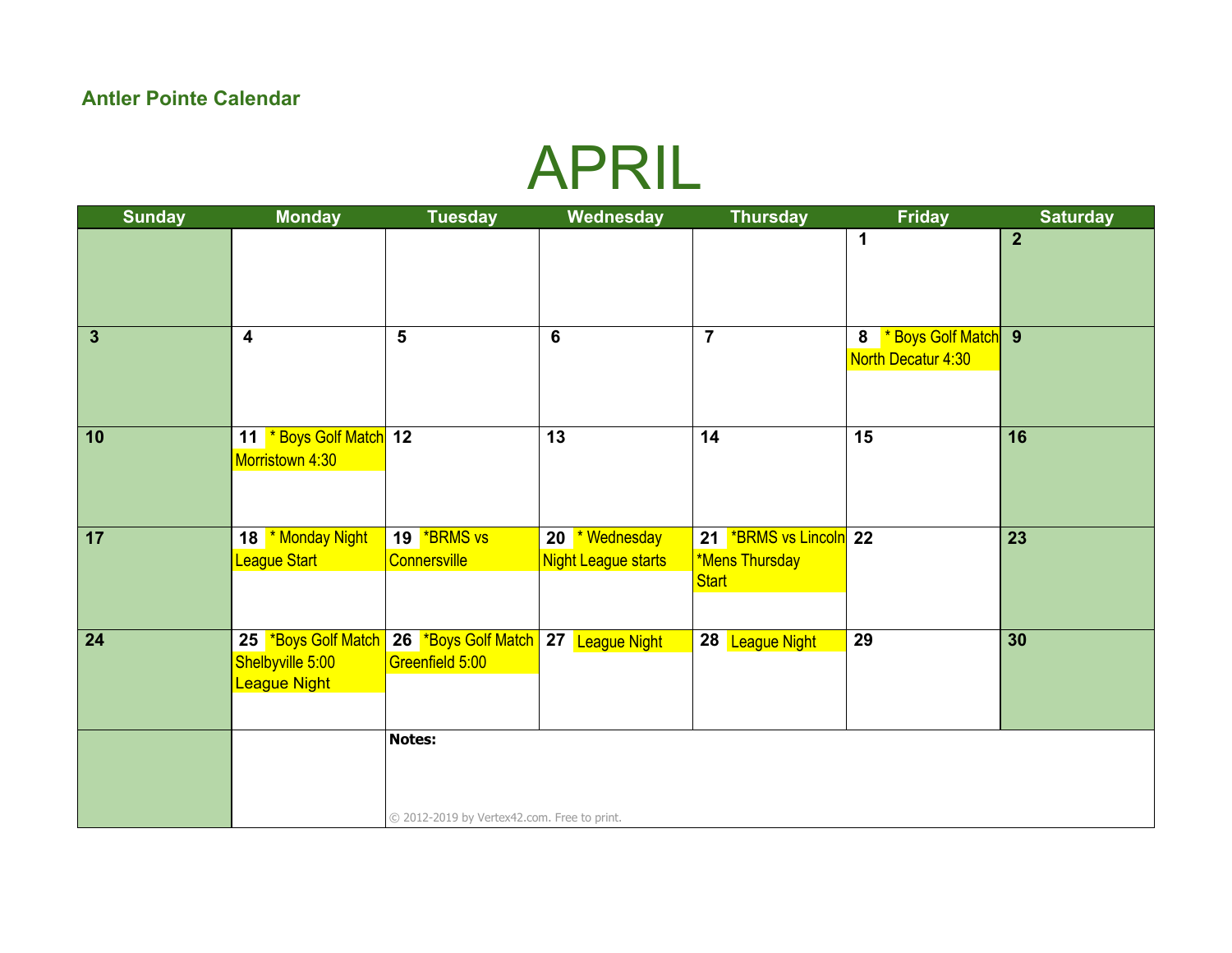### MAY 2022

| <b>Sunday</b>    | <b>Monday</b>                     | <b>Tuesday</b>                              | Wednesday                | <b>Thursday</b>                        | <b>Friday</b>       | <b>Saturday</b>          |
|------------------|-----------------------------------|---------------------------------------------|--------------------------|----------------------------------------|---------------------|--------------------------|
| $\mathbf 1$      | <b>*BRMS vs</b><br>$\overline{2}$ | $\mathbf{3}$                                | 4<br><b>League Night</b> | $5\phantom{.0}$<br><b>League Night</b> | 6 *BRMS vs          | 7 * BRMS Golf            |
|                  | <b>New Pal</b>                    |                                             |                          |                                        | Greensburg          | Invitational, 9:00 Start |
|                  | League Night                      |                                             |                          |                                        |                     |                          |
|                  |                                   |                                             |                          |                                        |                     |                          |
| $\boldsymbol{8}$ | 9<br><b>League Night</b>          | 10                                          | 11 League Night          | 12 League Night                        | 13 * Hospital Bella | 14                       |
|                  |                                   |                                             |                          |                                        | and Fella           |                          |
|                  |                                   |                                             |                          |                                        |                     |                          |
|                  |                                   |                                             |                          |                                        |                     |                          |
| 15               |                                   | 16 * Boys Golf Match 17 * Boys Golf Match   | 18 League Night          | 19 League Night                        | 20                  | 21 *American Legion      |
|                  | New Castle 4:30                   | New pal 4:30                                |                          |                                        |                     | Breakfast: 9:00          |
|                  | League Night                      |                                             |                          |                                        |                     | <b>Tee Time: 10:00</b>   |
|                  |                                   |                                             |                          |                                        |                     |                          |
|                  |                                   |                                             |                          |                                        |                     |                          |
| 22               | 23 * Boys Golf Match 24           |                                             | 25 League Night          | 26 League Night                        | 27                  | 28                       |
|                  | Hauser 4:45                       |                                             |                          |                                        |                     |                          |
|                  | League Night                      |                                             |                          |                                        |                     |                          |
|                  |                                   |                                             |                          |                                        |                     |                          |
| $\boxed{29}$     | 30 League Night                   | 31                                          |                          |                                        |                     |                          |
|                  |                                   |                                             |                          |                                        |                     |                          |
|                  |                                   |                                             |                          |                                        |                     |                          |
|                  |                                   |                                             |                          |                                        |                     |                          |
|                  |                                   | <b>Notes:</b>                               |                          |                                        |                     |                          |
|                  |                                   |                                             |                          |                                        |                     |                          |
|                  |                                   |                                             |                          |                                        |                     |                          |
|                  |                                   |                                             |                          |                                        |                     |                          |
|                  |                                   | © 2012-2019 by Vertex42.com. Free to print. |                          |                                        |                     |                          |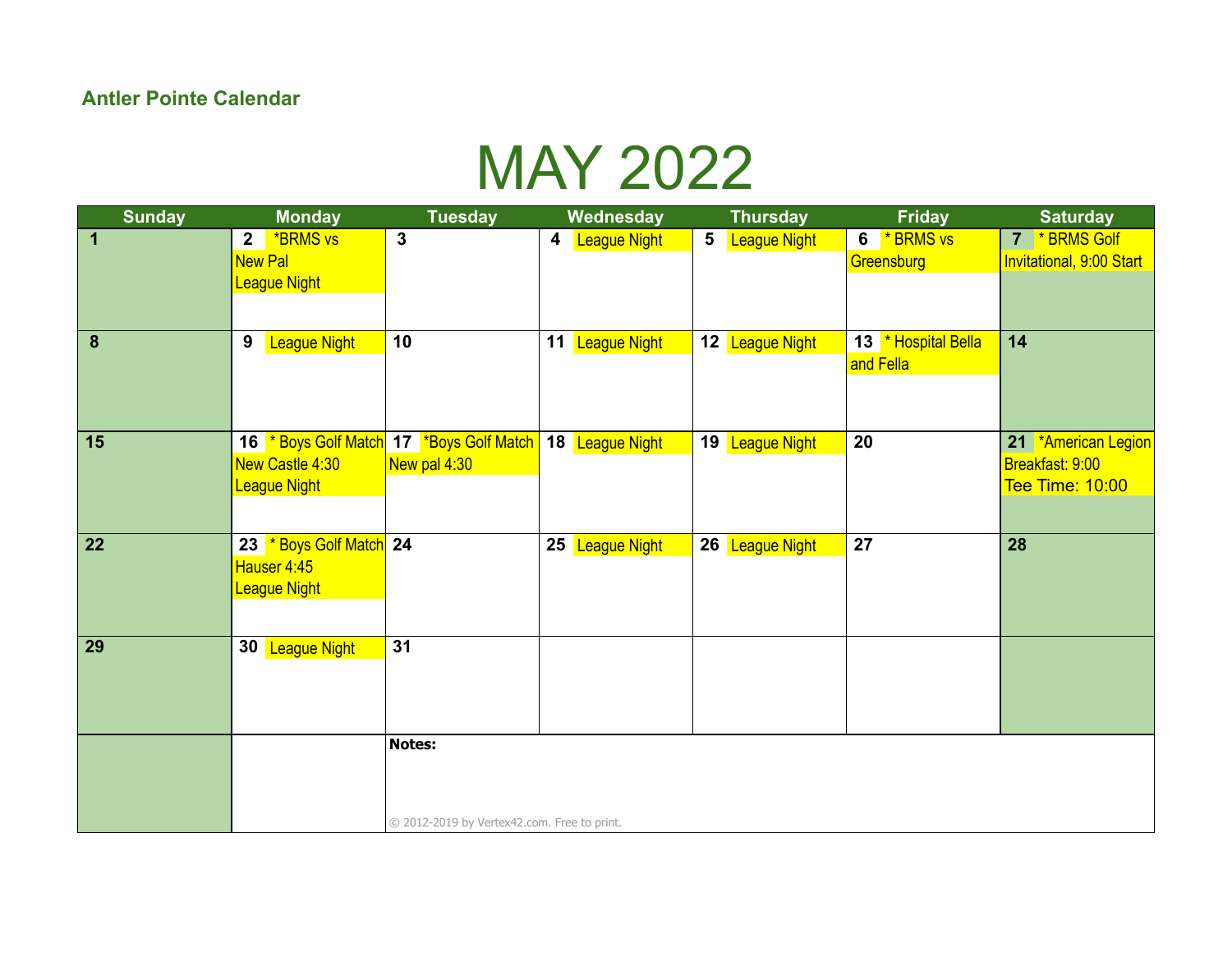# JUNE 2022

| <b>Sunday</b>  | <b>Monday</b>                  | <b>Tuesday</b>                                               | Wednesday                               | <b>Thursday</b>                                            | <b>Friday</b>           | <b>Saturday</b>         |
|----------------|--------------------------------|--------------------------------------------------------------|-----------------------------------------|------------------------------------------------------------|-------------------------|-------------------------|
|                | <b>League Night</b>            |                                                              | <b>League Night</b><br>1                | $\mathbf{2}$<br><b>League Night</b>                        | $\overline{\mathbf{3}}$ | $\overline{\mathbf{4}}$ |
| $5\phantom{1}$ | $6\phantom{a}$<br>League Night | $\overline{\mathbf{7}}$                                      | $\boldsymbol{8}$<br><b>League Night</b> | 9<br><b>League Night</b>                                   | 10                      | 11                      |
| $\boxed{12}$   | 13 League Night                | 14                                                           | 15 League Night                         | 16 * Eastern Indiana<br>Ladies Golf league<br>League Night | 17                      | 18 *Medc Outing         |
| 19             | 20 League Night                | 21                                                           | 22<br>League Night                      | 23 League Night                                            | 24                      | 25                      |
| 26             | 27<br><b>League Night</b>      | 28                                                           | 29<br><b>League Night</b>               | 30 League Night                                            |                         |                         |
|                |                                | <b>Notes:</b><br>© 2012-2019 by Vertex42.com. Free to print. |                                         |                                                            |                         |                         |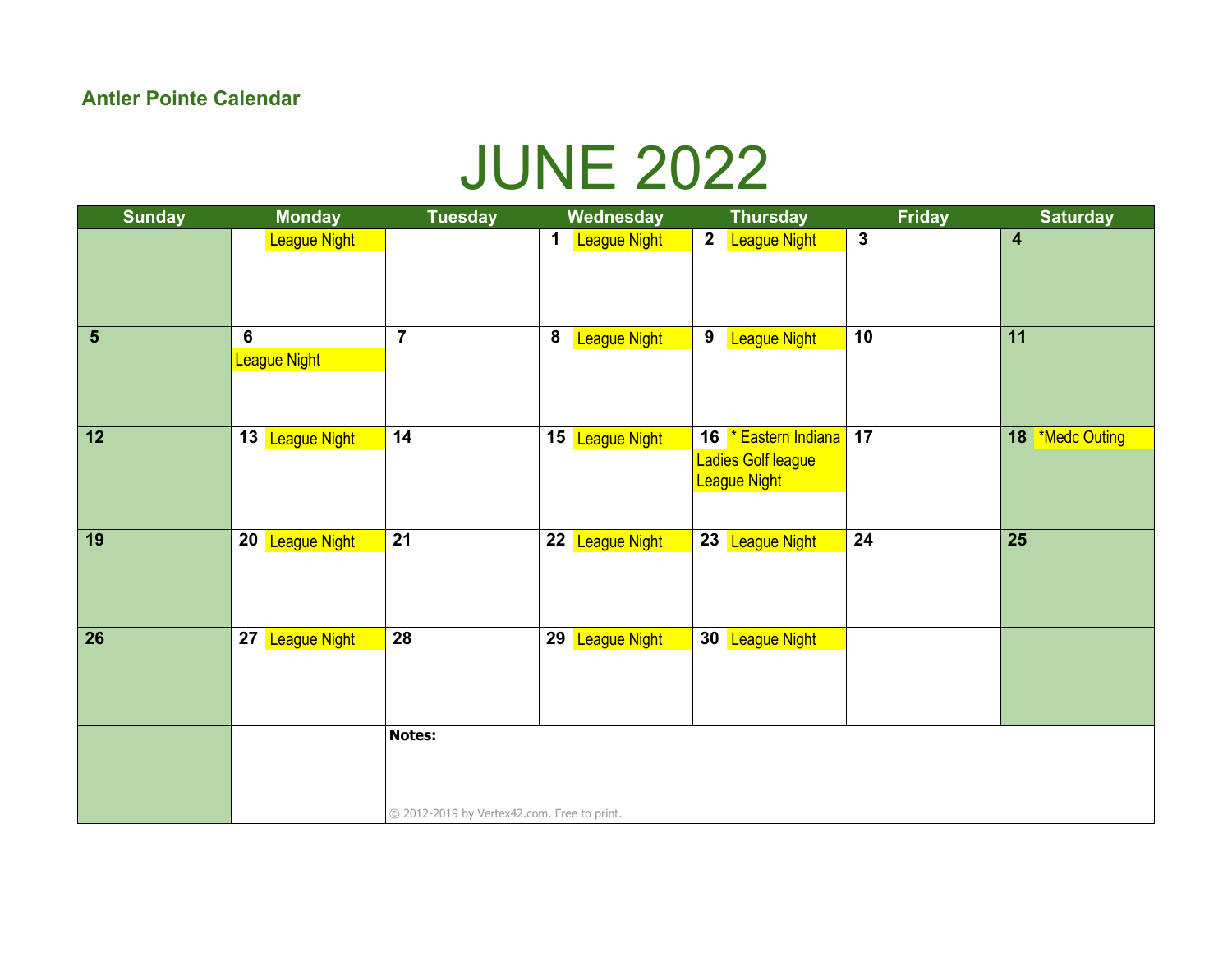### JULY 2022

| <b>Sunday</b>   | <b>Monday</b>                    | <b>Tuesday</b>                                        | Wednesday                 | <b>Thursday</b>                       | <b>Friday</b>           | <b>Saturday</b> |
|-----------------|----------------------------------|-------------------------------------------------------|---------------------------|---------------------------------------|-------------------------|-----------------|
|                 |                                  |                                                       |                           |                                       | 1                       | $\overline{2}$  |
| $\mathbf{3}$    | League Night<br>$\boldsymbol{4}$ | $\overline{\mathbf{5}}$                               | 6<br><b>League Night</b>  | $\overline{7}$<br><b>League Night</b> | $\overline{\mathbf{8}}$ | 9               |
| $\boxed{10}$    | 11 League Night                  | $\overline{12}$                                       | 13 League Night           | 14 League Night                       | $\overline{15}$         | $\overline{16}$ |
| $\overline{17}$ | 18 League Night                  | $\overline{19}$                                       | 20 League Night           | 21 League Night                       | $\overline{22}$         | $\overline{23}$ |
| $\sqrt{24}$     | 25 League Night                  | 26                                                    | 27<br><b>League Night</b> | 28 League Night                       | 29                      | 30              |
| 31              |                                  | Notes:<br>© 2012-2019 by Vertex42.com. Free to print. |                           |                                       |                         |                 |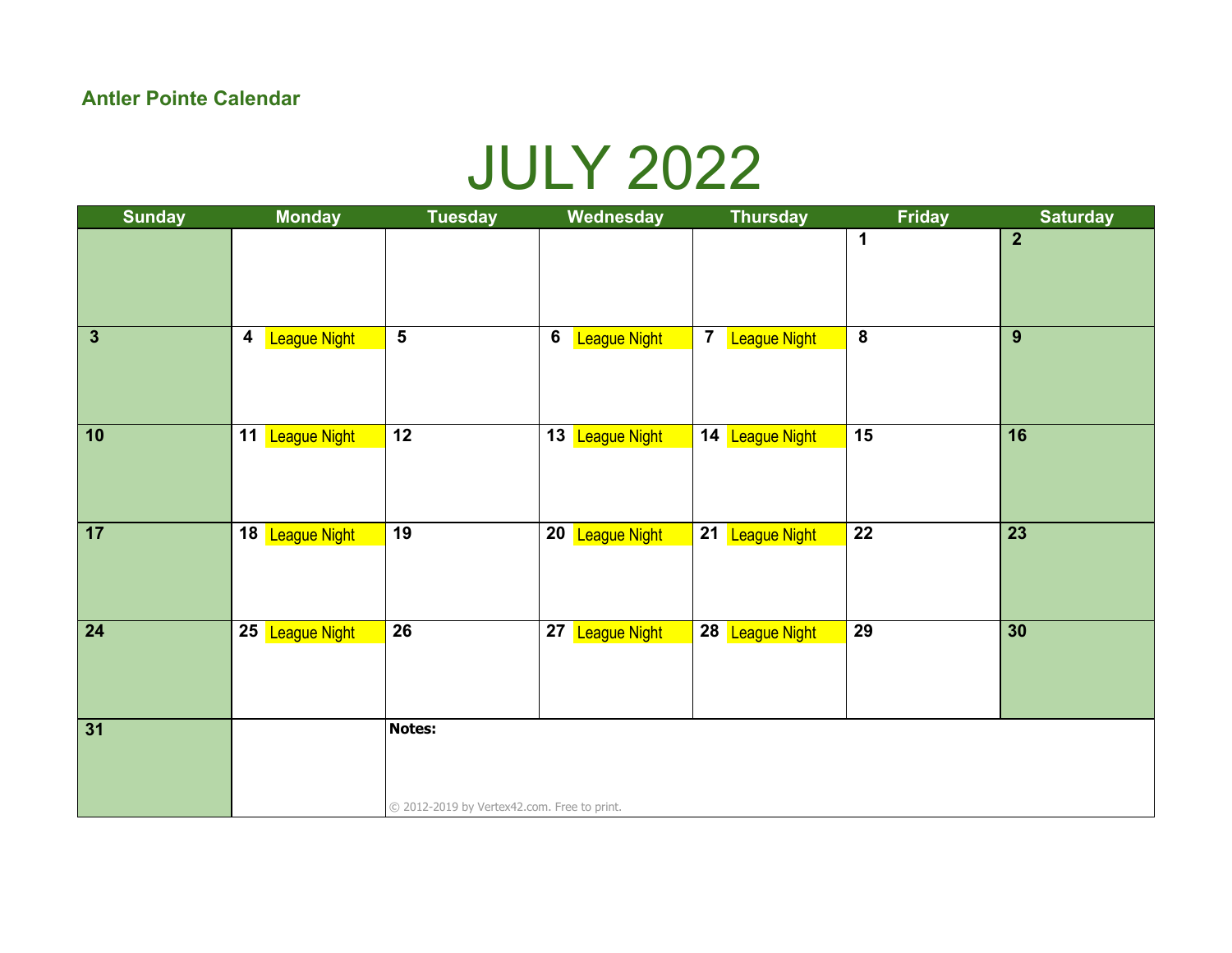### AUGUST 2022

| <b>Sunday</b>   | <b>Monday</b>                    | <b>Tuesday</b>                                        | Wednesday                    | <b>Thursday</b>                                | <b>Friday</b>           | <b>Saturday</b>                 |
|-----------------|----------------------------------|-------------------------------------------------------|------------------------------|------------------------------------------------|-------------------------|---------------------------------|
|                 | 1<br><b>League Night</b>         | $\overline{2}$                                        | $\mathbf{3}$<br>League Night | $\overline{\mathbf{4}}$<br><b>League Night</b> | $\overline{\mathbf{5}}$ | $6\phantom{1}6$                 |
| $\overline{7}$  | ${\bf 8}$<br><b>League Night</b> | $\overline{9}$                                        | 10 League Night              | 11 League Night                                | 12                      | $\overline{13}$                 |
| $\boxed{14}$    | 15 League Night                  | $\overline{16}$                                       | 17<br>League Night           | 18 League Night                                | $\overline{19}$         | $\overline{20}$                 |
| $\overline{21}$ | 22 League Night                  | $\overline{23}$                                       | 24 League Night              | 25 League Night                                | $\overline{26}$         | 27 * St. Marys<br><b>Outing</b> |
| 28              | 29<br><b>League Night</b>        | 30                                                    | 31 League Night              | <b>League Night</b>                            |                         |                                 |
|                 |                                  | Notes:<br>© 2012-2019 by Vertex42.com. Free to print. |                              |                                                |                         |                                 |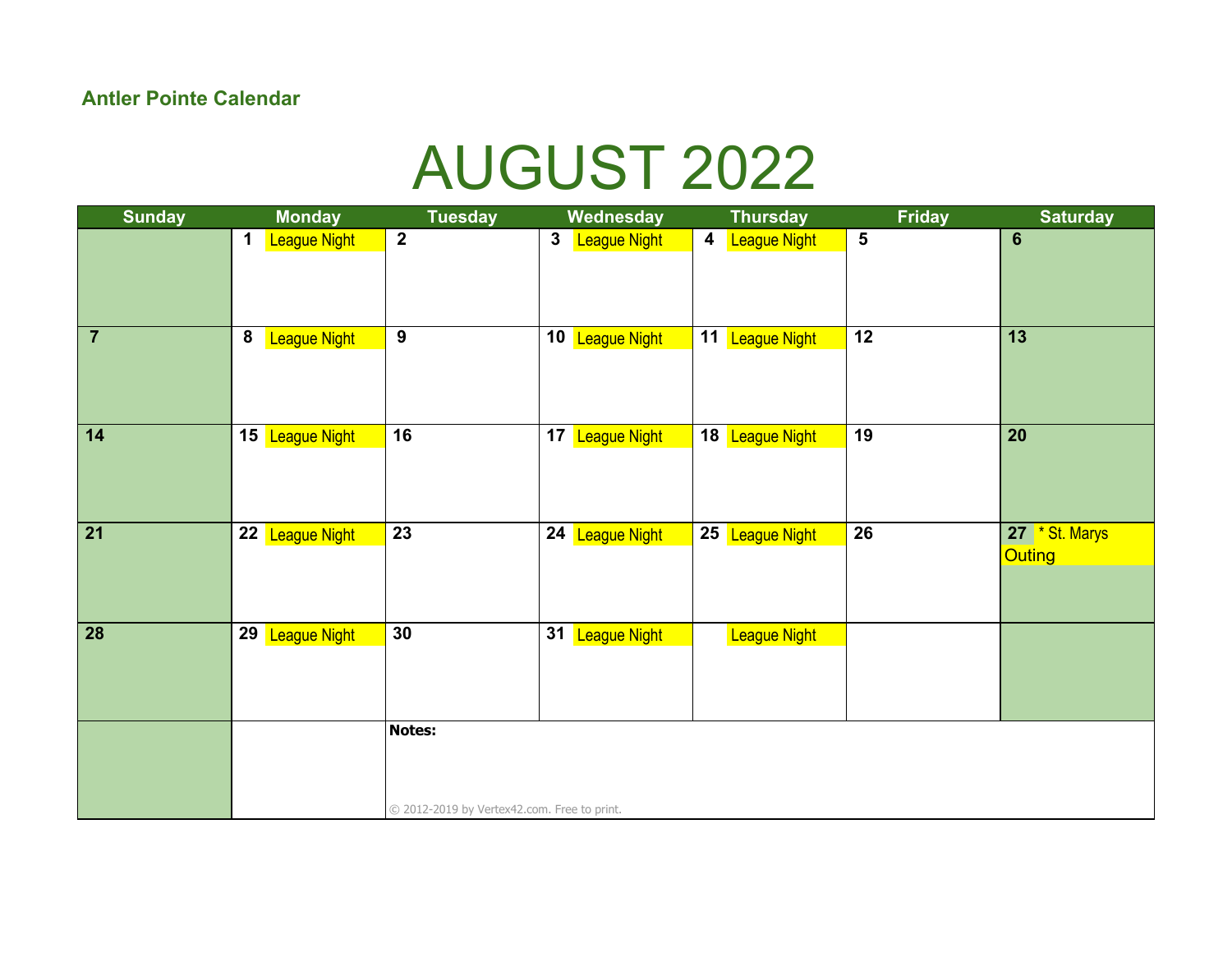## SEPTEMBER 2022

| <b>Sunday</b>    | <b>Monday</b>                    | <b>Tuesday</b>                                               | Wednesday                                      | <b>Thursday</b>          | <b>Friday</b>    | <b>Saturday</b>       |
|------------------|----------------------------------|--------------------------------------------------------------|------------------------------------------------|--------------------------|------------------|-----------------------|
|                  |                                  |                                                              |                                                | $\blacktriangleleft$     | $\overline{2}$   | $\mathbf{3}$          |
| $\boldsymbol{4}$ | ${\bf 5}$<br><b>League Night</b> | 6                                                            | $\overline{\mathbf{7}}$<br><b>League Night</b> | 8<br><b>League Night</b> | $\boldsymbol{9}$ | 10 <b>* K9 Outing</b> |
| $\boxed{11}$     | 12 League Night                  | $\overline{13}$                                              | 14 League Night                                | 15 League Night          | 16               | 17 *Wilkie Days       |
| 18               | 19 League Night                  | 20                                                           | 21<br>League Night                             | 22 League Night          | $\overline{23}$  | $\overline{24}$       |
| 25               | 26 League Night                  | 27                                                           | 28 League Night                                | 29 League Night          | 30               |                       |
|                  |                                  | <b>Notes:</b><br>© 2012-2019 by Vertex42.com. Free to print. |                                                |                          |                  |                       |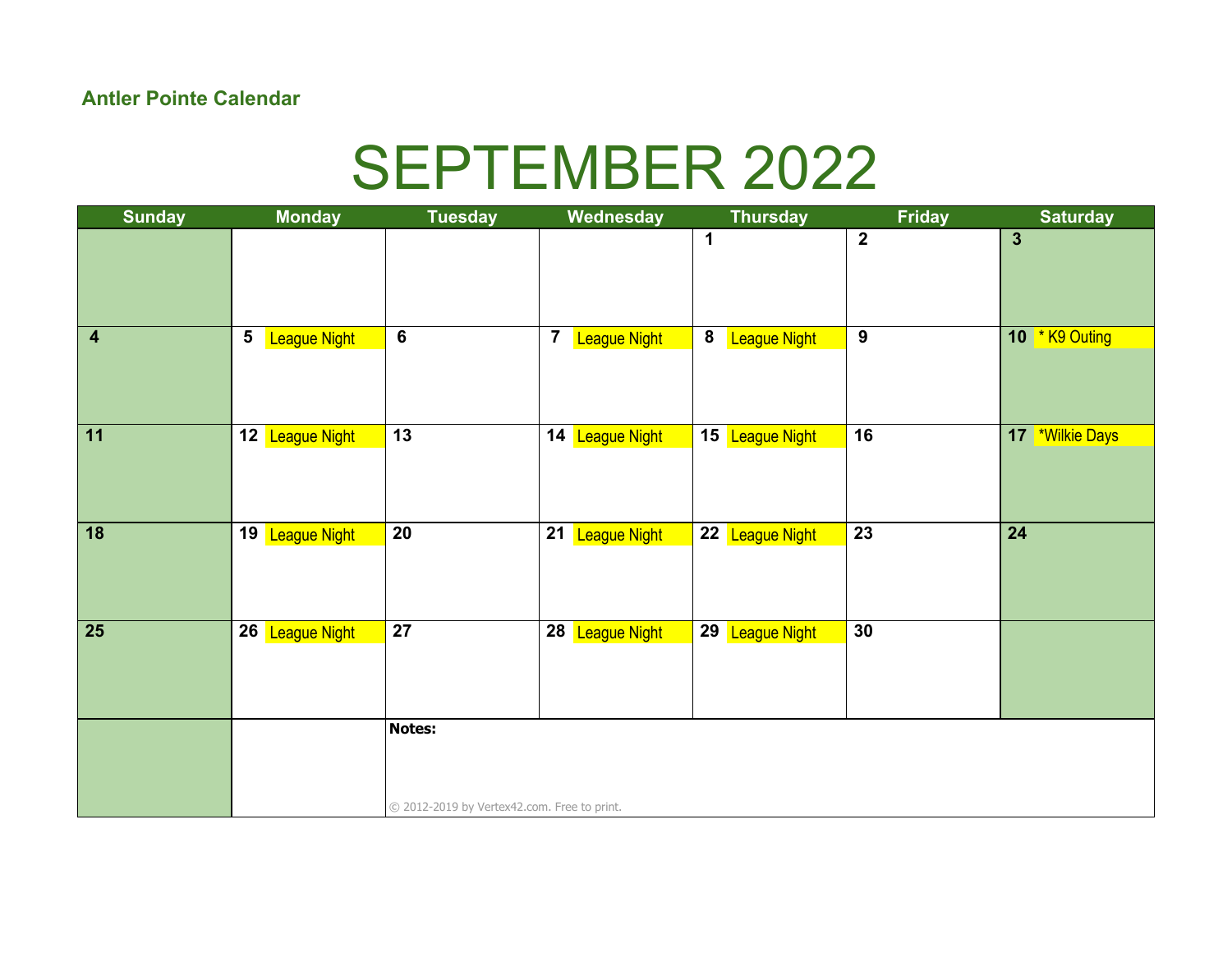## OCTOBER 2022

| <b>Sunday</b>   | <b>Monday</b>                       | <b>Tuesday</b>                                        | Wednesday                                      | <b>Thursday</b>                | <b>Friday</b>   | <b>Saturday</b> |
|-----------------|-------------------------------------|-------------------------------------------------------|------------------------------------------------|--------------------------------|-----------------|-----------------|
|                 |                                     |                                                       |                                                |                                |                 | 1               |
|                 |                                     |                                                       |                                                |                                |                 |                 |
| $\overline{2}$  | $\mathbf{3}$<br><b>League Night</b> | $\overline{4}$                                        | $\overline{\mathbf{5}}$<br><b>League Night</b> | $6\phantom{1}$<br>League Night | $\overline{7}$  | 8               |
| $\overline{9}$  | 10 League Night                     | $\overline{11}$                                       | 12 League Night                                | 13 League Night                | $\overline{14}$ | 15              |
| $\overline{16}$ | 17 League Night                     | $\overline{18}$                                       | 19 League Night                                | 20 League Night                | $\overline{21}$ | $\overline{22}$ |
| $\sqrt{23}$     | 24 League Night                     | $\overline{25}$                                       | 26 League Night                                | 27 League Night                | $\overline{28}$ | $\overline{29}$ |
| $\overline{30}$ | 31 League Night                     | Notes:<br>© 2012-2019 by Vertex42.com. Free to print. |                                                |                                |                 |                 |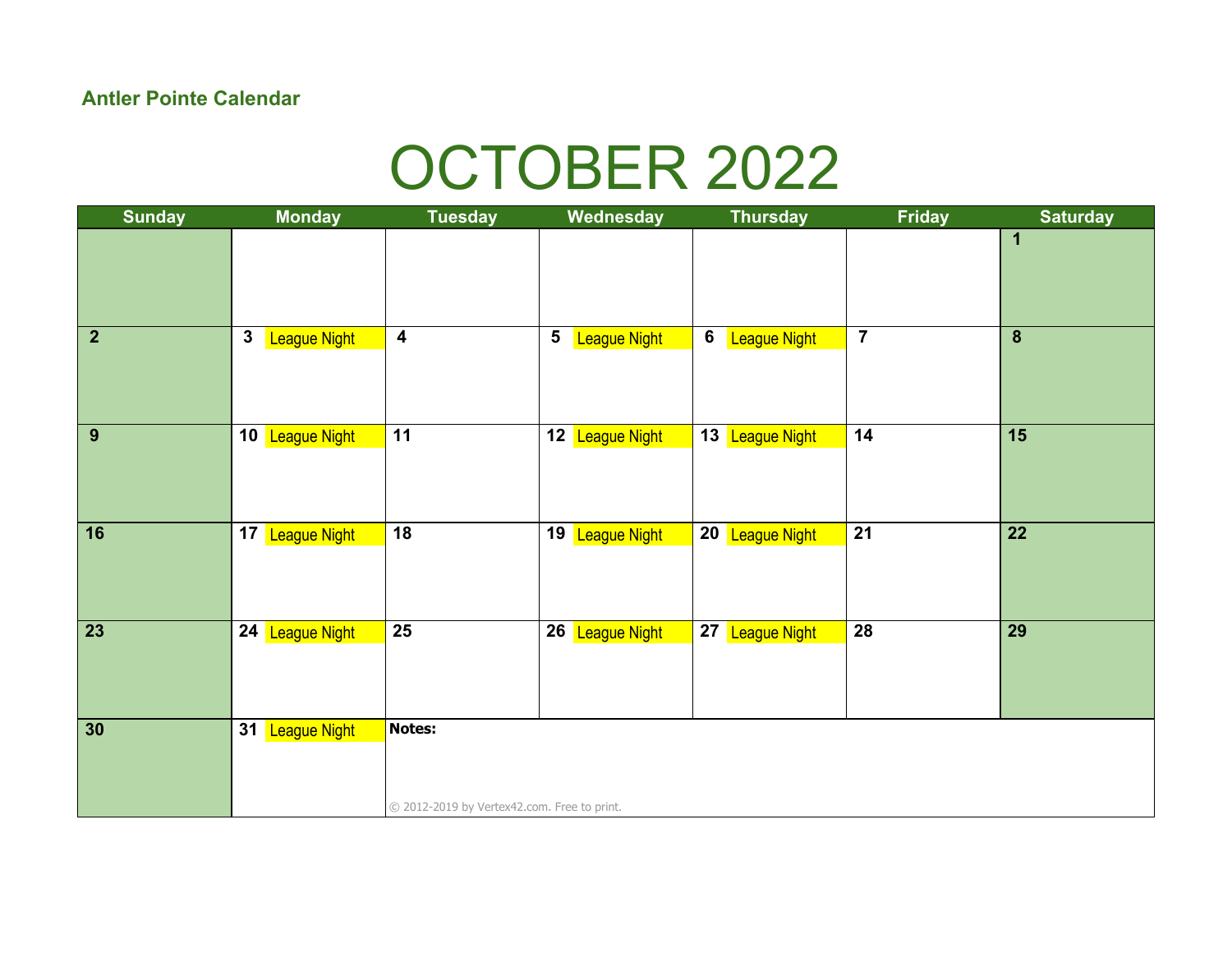# NOVEMBER 2022

| <b>Sunday</b>   | <b>Monday</b>   | <b>Tuesday</b>                              | Wednesday       | <b>Thursday</b>         | Friday           | <b>Saturday</b>         |  |  |
|-----------------|-----------------|---------------------------------------------|-----------------|-------------------------|------------------|-------------------------|--|--|
|                 |                 | $\mathbf 1$                                 | $\overline{2}$  | $\overline{\mathbf{3}}$ | $\boldsymbol{4}$ | $\overline{\mathbf{5}}$ |  |  |
|                 |                 |                                             |                 |                         |                  |                         |  |  |
| $\overline{6}$  | $\overline{7}$  | $\overline{\mathbf{8}}$                     | $\overline{9}$  | $\overline{10}$         | $\overline{11}$  | $\overline{12}$         |  |  |
| $\overline{13}$ | $\overline{14}$ | $\overline{15}$                             | $\overline{16}$ | $\overline{17}$         | $\overline{18}$  | $\overline{19}$         |  |  |
| $\boxed{20}$    | $\overline{21}$ | $\overline{22}$                             | $\overline{23}$ | $\overline{24}$         | $\overline{25}$  | $\overline{26}$         |  |  |
| $\sqrt{27}$     | $\overline{28}$ | $\overline{29}$                             | $\overline{30}$ |                         |                  |                         |  |  |
|                 |                 | Notes:                                      |                 |                         |                  |                         |  |  |
|                 |                 | © 2012-2019 by Vertex42.com. Free to print. |                 |                         |                  |                         |  |  |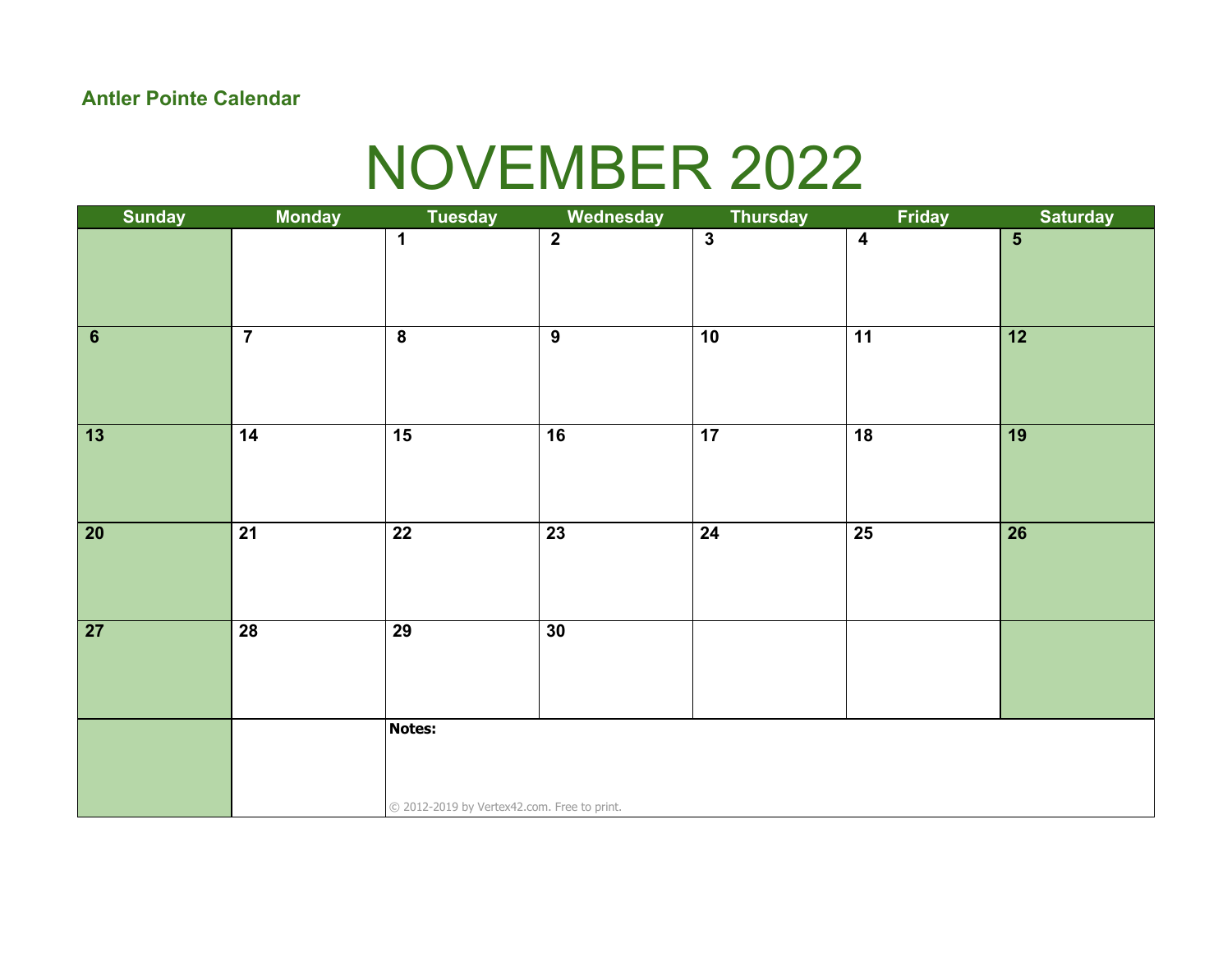## DECEMBER 2022

| <b>Sunday</b>   | <b>Monday</b>           | <b>Tuesday</b>                              | Wednesday       | <b>Thursday</b>         | Friday          | <b>Saturday</b> |  |
|-----------------|-------------------------|---------------------------------------------|-----------------|-------------------------|-----------------|-----------------|--|
|                 |                         |                                             |                 | $\mathbf{1}$            | $\overline{2}$  | $\overline{3}$  |  |
|                 |                         |                                             |                 |                         |                 |                 |  |
| $\vert 4$       | $\overline{\mathbf{5}}$ | $6\overline{6}$                             | $\overline{7}$  | $\overline{\mathbf{8}}$ | $\overline{9}$  | 10              |  |
| $\overline{11}$ | $\overline{12}$         | $\overline{13}$                             | $\overline{14}$ | $\overline{15}$         | $\overline{16}$ | $\overline{17}$ |  |
| $\overline{18}$ | $\overline{19}$         | $\overline{20}$                             | $\overline{21}$ | $\overline{22}$         | $\overline{23}$ | $\overline{24}$ |  |
| $\overline{25}$ | $\overline{26}$         | $\overline{27}$                             | $\overline{28}$ | $\overline{29}$         | $\overline{30}$ | $\overline{31}$ |  |
|                 |                         | Notes:                                      |                 |                         |                 |                 |  |
|                 |                         | © 2012-2019 by Vertex42.com. Free to print. |                 |                         |                 |                 |  |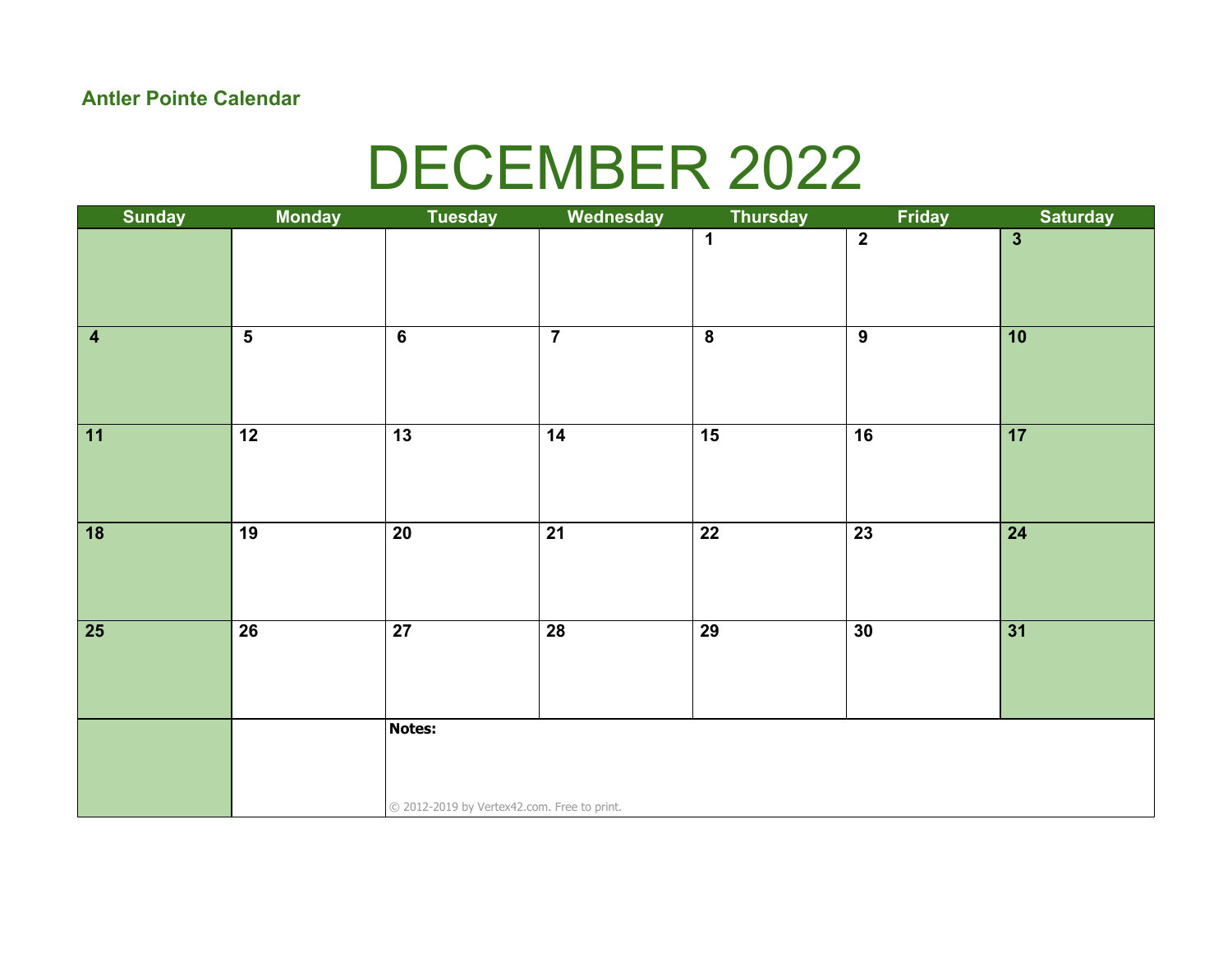### JANUARY 2022

| <b>Sunday</b>                      | <b>Monday</b>           | <b>Tuesday</b>                              | Wednesday               | <b>Thursday</b> | Friday                  | <b>Saturday</b>  |
|------------------------------------|-------------------------|---------------------------------------------|-------------------------|-----------------|-------------------------|------------------|
|                                    |                         |                                             |                         |                 |                         | 1                |
|                                    |                         |                                             |                         |                 |                         |                  |
| $\overline{2}$                     | $\overline{\mathbf{3}}$ | $\overline{\mathbf{4}}$                     | $\overline{\mathbf{5}}$ | $\overline{6}$  | $\overline{\mathbf{7}}$ | $\boldsymbol{8}$ |
|                                    |                         |                                             |                         |                 |                         |                  |
| $\overline{9}$                     | $\overline{10}$         | $\overline{11}$                             | $\overline{12}$         | $\overline{13}$ | $\overline{14}$         | $\overline{15}$  |
|                                    |                         |                                             |                         |                 |                         |                  |
| $\overline{16}$                    | $\overline{17}$         | $\overline{18}$                             | $\overline{19}$         | $\overline{20}$ | $\overline{21}$         | $\overline{22}$  |
|                                    |                         |                                             |                         |                 |                         |                  |
| $\overline{\overline{\smash{23}}}$ | $\overline{24}$         | $\overline{25}$                             | $\overline{26}$         | $\overline{27}$ | $\overline{28}$         | $\overline{29}$  |
|                                    |                         |                                             |                         |                 |                         |                  |
| $\overline{30}$                    | $\overline{31}$         | Notes:                                      |                         |                 |                         |                  |
|                                    |                         |                                             |                         |                 |                         |                  |
|                                    |                         |                                             |                         |                 |                         |                  |
|                                    |                         | © 2012-2019 by Vertex42.com. Free to print. |                         |                 |                         |                  |